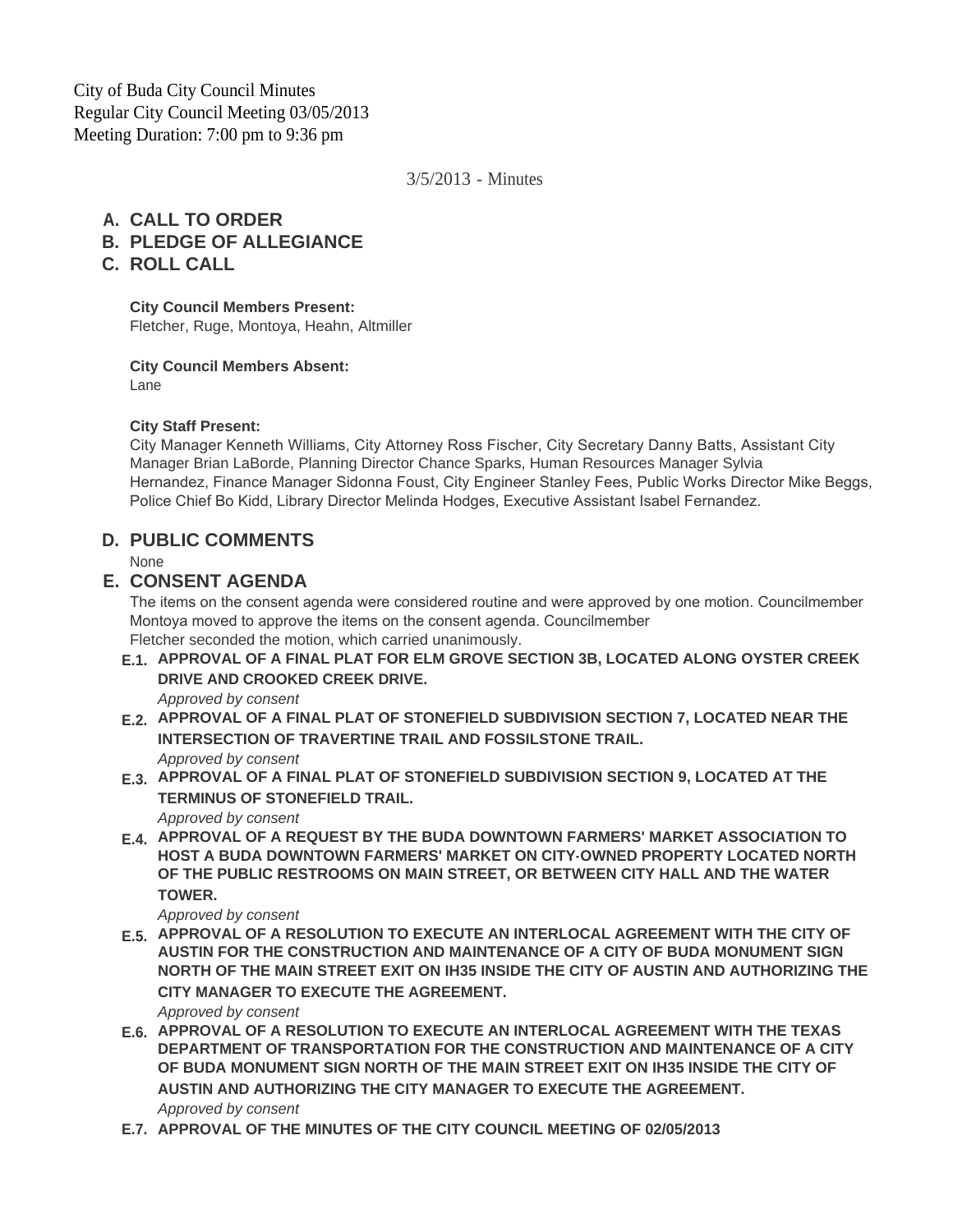*Approved by consent*

**APPROVAL OF THE MINUTES OF THE CITY COUNCIL MEETING OF 02/19/2013 E.8.** *Approved by consent*

## **PRESENTATION F.**

**PRESENTATION AND DISCUSSION ON THE FM 967 WIDENING PROJECT AND OTHER HAYS F.1. COUNTY PRECINCT 2 TRANSPORTATION PROJECTS IN THE BUDA AREA.**

*Hays County Precinct 2 Commissioner Mark Jones presented this item to the City Council. He gave a brief overview of transportation projects in the Buda area and gave an update on the FM 967 widening project. No action was taken by City Council.*

#### **PRESENTATION AND DISCUSSION REGARDING THE TEXAS MAIN STREET PROGRAM. F.2.**

*Chance Sparks, Director of Planning, presented this item to the City Council. He stated that that staff*  wanted to gauge the Council interest in participating in the Texas Historic Commission Main Street *Program, and further stated that the currently vacant position of Tourism Director could be re-purposed to include both tourism and main street program duties, if the Council was so inclined. Mr. Sparks then gave brief overview of the program and the potential benefits of participation, including an increase in the number and type of projects eligible for funding from Hotel Occupancy Taxes. The consensus of the Council was to receive a presentation from staff members of the program at a future Council meeting.*

# **REGULAR AGENDA ITEMS G.**

**DISCUSS AND CONSIDER APPROVAL OF THE PERFORMANCE AGREEMENT BETWEEN THE BUDA G.1. EDC AND CSI PRINTING.**

*Ann Miller, Director of the Buda EDC, presented this item to the City Council. She stated that the BUDA EDC was proposing to enter into a performance agreement with CSI Specialists, Inc. whereby CSI would*  agree to relocate to Buda, to make at least \$150,000 in improvements to its facility and to bring full time *jobs to the City, beginning with 49 by January 1, 2014 and 57 by January 1, 2018. SHe further stated that the incentive offered to CSI by the EDC was \$75,000 for the improvements. After the presentation, Mayor Ruge made a motion to approve the item. The motion was seconded by Councilmember Altmiller and approved unanimously.* 

**DISCUSS AND CONSIDER APPROVAL OF AN AMENDMENT IN THE FISCAL YEAR 2012-2013 BUDA G.2. ECONOMIC DEVELOPMENT CORPORATION BUDGET.**

*Ann Miller, Director of the Buda EDC, presented this item to the City Council. She stated that the budget amendment was required to appropriate the funds approved in the previous item. After the presentation, Councilmember Montoya made a motion to approve the item. The motion was seconded by Councilmember Heahn and approved unanimously.* 

#### **DISCUSS AND CONSIDER APPOINTING MEMBERS TO THE BOARD OF DIRECTORS FOR G.3. REINVESTMENT ZONE NO. 1 AND THE DUPRE LOCAL GOVERNMENT CORPORATION.**

*City Secretary Danny Batts presented this item to the City Council. He stated that the Council needed to appoint an additional member to the board following the resignation of Sarah Mangham from all City offices in October 2012. After the presentation, Mayor Ruge moved to appoint Councilmember Altmiller to the vacant position. Councilmember Montoya seconded the motion, which carried unanimously.*

#### **DISCUSS AND CONSIDER APPROVAL OF THE FIRST READING OF AN ORDINANCE PROHIBITING G.4. OVERNIGHT PARKING OF COMMERCIAL MOTOR VEHICLES AND CAMPERS UPON PRIVATE PROPERTY.**

*Chance Sparks, Director of Planning, presented this item to the City Council. He stated that staff had worked with the City prosecutor to develop an ordinance that would prohibit the storage of tractor trailer*  equipment overnight at the Cabela's retail facility, as well as at other areas of the City not zoned for such *use. Councilmember Haehn then stated that he would like to consider additional amendments at the time of second reading to place further restrictions on onsite parking of tractor trailers at such retail facilities, including a prohibition on extended parking of running vehicles during daytime hours. After the presentation, Councilmember Heahn moved to approve the first reading of the ordinance. Mayor Ruge seconded the motion, which carried unanimously.*

**DISCUSS AND CONSIDER APPROVAL OF AN INTERLOCAL AGREEMENT WITH THE CITY OF G.5. AUSTIN TO CONSTRUCT AND MAINTAIN A CITY OF BUDA MONUMENT SIGN NORTH OF THE MAIN STREET EXIT ON IH35 INSIDE THE CITY OF AUSTIN AND AUTHORIZING THE CITY MANAGER TO EXECUTE THE AGREEMENT.**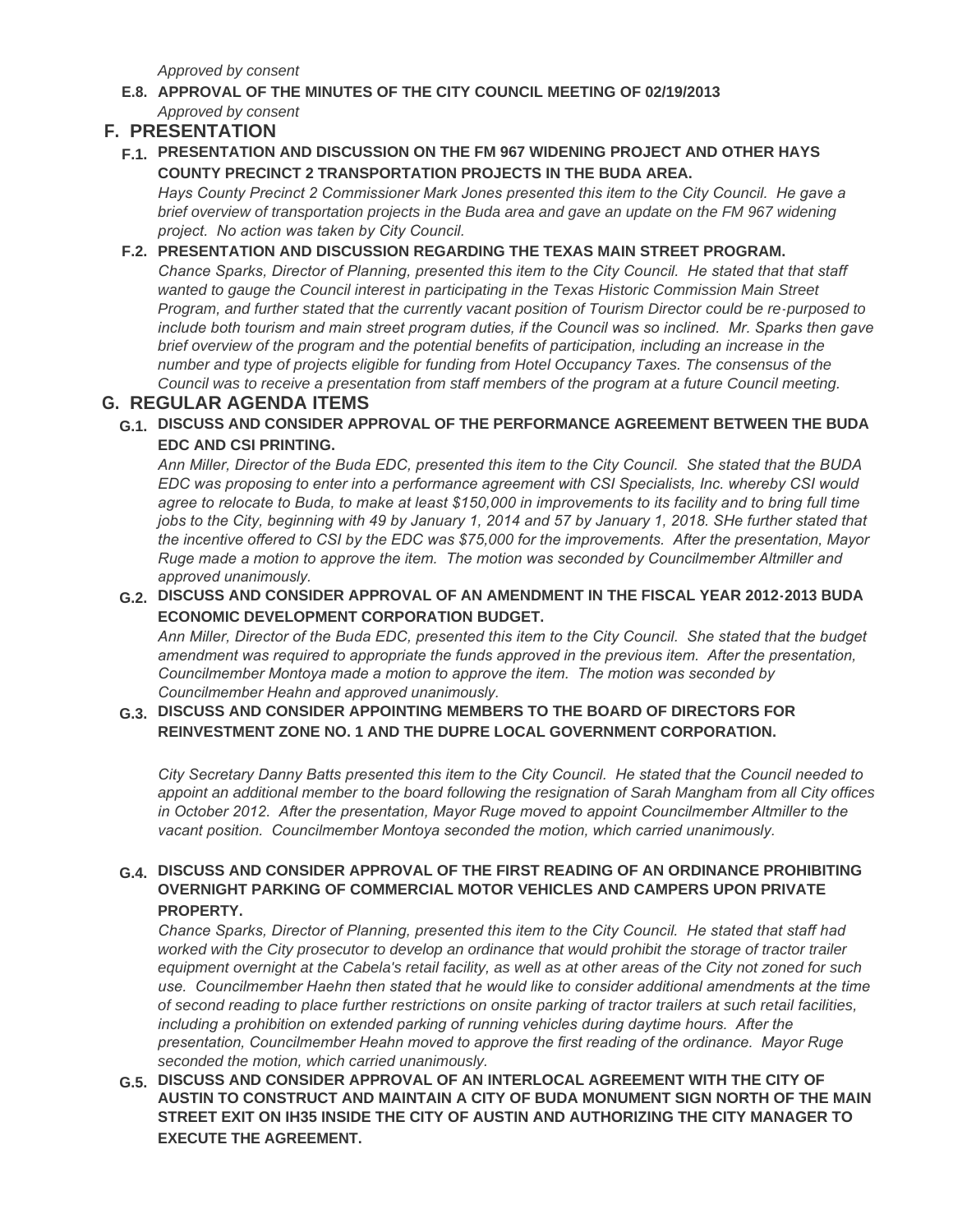*Item H5 was deemed redundant & unnecessary after the approval of item E.5 and was pulled from the agenda.*

#### **DISCUSSION AND DIRECTION TO STAFF ON A POSSIBLE TRAIL TO CONNECT THE GARLIC G.6. CREEK PARK TRAIL TO THE SAFE ROUTES TO SCHOOLS PROJECT.**

*City Engineer Stanley Fees presented this item to the City Council. After the presentation, it was the consensus of the Council that staff should produce a cost estimate for the project and identify potential funding sources, if any, and report back to the City Council at a later date.*

#### **DISCUSSION AND DIRECTION TO STAFF ON NO PARKING ZONE AT TRAFFIC CONTROL DEVICES. G.7.** *City Engineer Stanley Fees presented this item to the City Council. He stated that this item was intended to improve visibility and maneuverability at intersections. After the presentation, it was the consensus of the Council that staff bring forward an ordinance at a future Council meeting to establish no parking zones at all traffic control devices, with a formal definition of "traffic control device" and extending to zones up to 30 feet from the devices, if practical.*

# **EXECUTIVE SESSION H.**

The City Council convened in close executive session at 8:23 p.m. to consider the items below. The Council returned from closed executive session at 9:25 p.m. and took action as described below.

**PURSUANT TO GOVT CODE 551.071, THE CITY COUNCIL WILL MEET IN CLOSED SESSION TO H.1. SEEK THE ADVICE OF LEGAL COUNSEL REGARDING PENDING LITIGATION: CITY OF BUDA V. AUSTIN BRIDGE AND ROAD, L.P., CAUSE NO. 09- 2216, IN THE 207TH DISTRICT COURT, HAYS COUNTY.**

*Councilmember Montoya moved to approve the final litigation budget as presented by the City Attorney. Councilmember Fletcher seconded the motion, which carried unanimously.*

**PURSUANT TO GOVT CODE 551.087, THE CITY COUNCIL WILL MEET IN CLOSED SESSION TO H.2. DISCUSS OR DELIBERATE COMMERCIAL OR FINANCIAL INFORMATION RECEIVED FROM BUSINESS PROSPECTS THAT THE COUNCIL SEEKS TO HAVE LOCATE, STAY, OR EXPAND IN OR NEAR THE CITY OF BUDA AND WITH WHICH THE CITY IS CONDUCTING ECONOMIC DEVELOPMENT NEGOTIATIONS, AND TO DELIBERATE FINANCIAL OR OTHER INCENTIVES TO THE BUSINESS PROSPECTS.**

# **STAFF REPORTS I.**

None

# **CITY MANAGER'S REPORT J.**

City Manager Williams updated the City Council on the following subjects:

1. He notified the Council that Emergency Services District No. 8 would be conducting a controlled burn at City Park on March 7, 2013

2. He updated the Council on the City's legislative program, including the black fire hydrant and ESD bills.

- 3. He noted that the annual report would be distributed soon.
- 4. He stated that the new LED message board would be located in the median near Walgreens on Main St.

# **CITY COUNCIL REQUESTS FOR FUTURE AGENDA ITEMS K.**

1. Councilmember Montoya requested a future agenda item for an ordinance to prohibit burning within the City Limits.

2. Councilmember Altmiller asked for a budget calendar detailing the important dates in the budget process.

### **ADJOURNMENT L.**

There being no further business to come before the City Council, Councilmember Haehn moved to adjourn the meeting. Mayor Ruge seconded the motion, which carried unanimously.